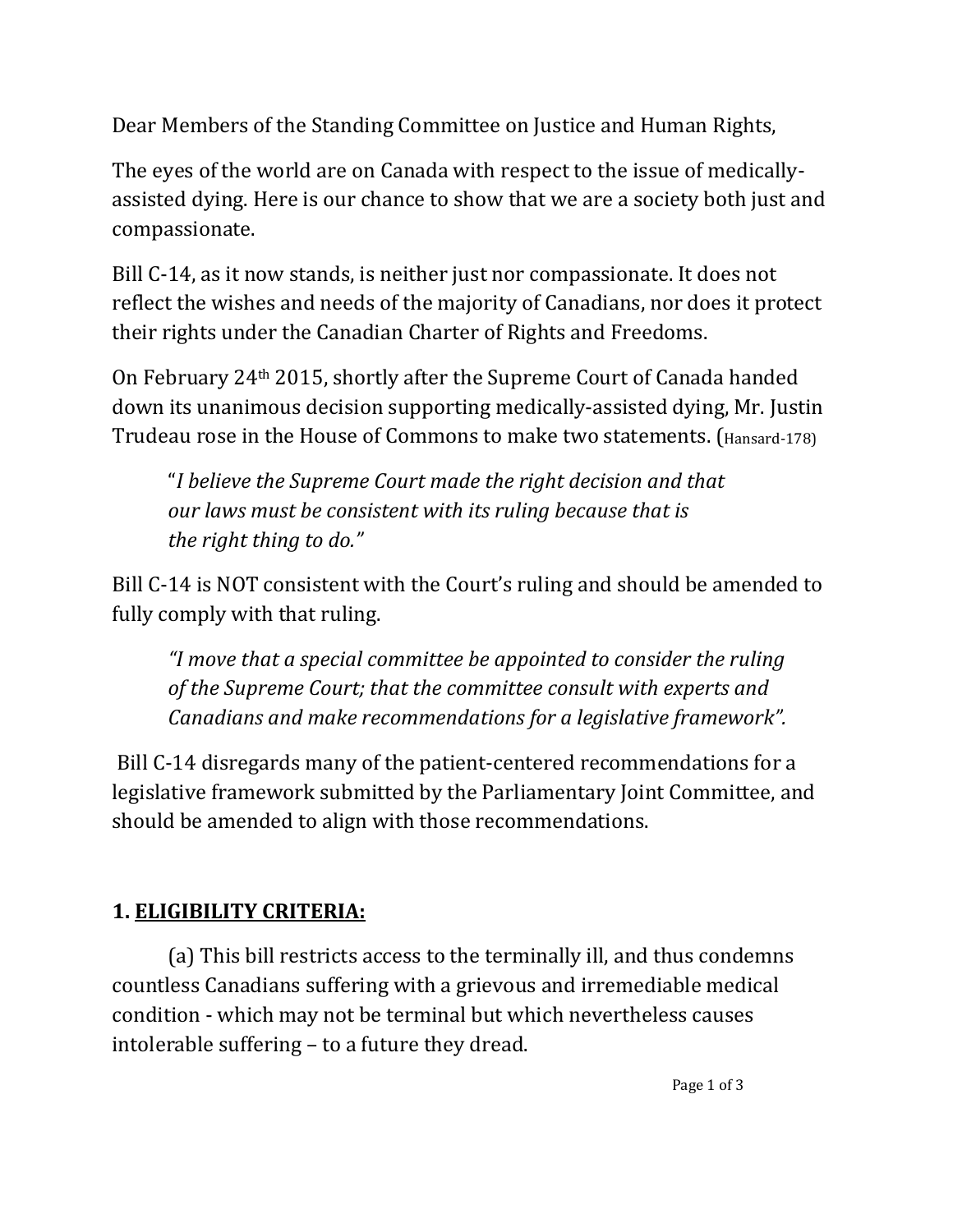### **Where is the justification for a bill under which Kay Carter, the woman at the very heart of the Supreme Court's decision, would not qualify for access?**

(b) This bill further restricts access to those with a physical medical condition. Patients suffering intolerably from mental illness, for which there is no treatment that is acceptable to them, are thus denied access.

### **The physician has a duty to assess competency, but it is for the patient to assess the magnitude of suffering, regardless of cause.**

(c) There is no provision for a staged inclusion of mature minors.

I am a retired health care provider and my experiences working in a hospital environment have shown me that medically fragile children, who have endured numerous invasive procedures and lengthy hospital stays over a long period of years, and who are aware they are facing a similar future, frequently demonstrate a maturity far beyond that of their healthy peers.

# **Eligibility should be decided by competence and not chronological age.**

# **2. ADVANCE CONSENT:**

I have for several years held information sessions on the importance of advance care planning, so that wishes for treatment, or non-treatment, are clearly set down for the guidance of health care providers. By far, the greatest concern shown by participants was on how to avoid being maintained in a demented condition, against their express wishes. I could only answer that, as the law then stood, we had no protection. Now is the time to craft a bill that provides such protection by respecting advance consent to a medicallyassisted death under conditions clearly specified by the patient.

## **Requests made by a competent person who then becomes incompetent should be complied with, including incompetency as a result of dementia.**